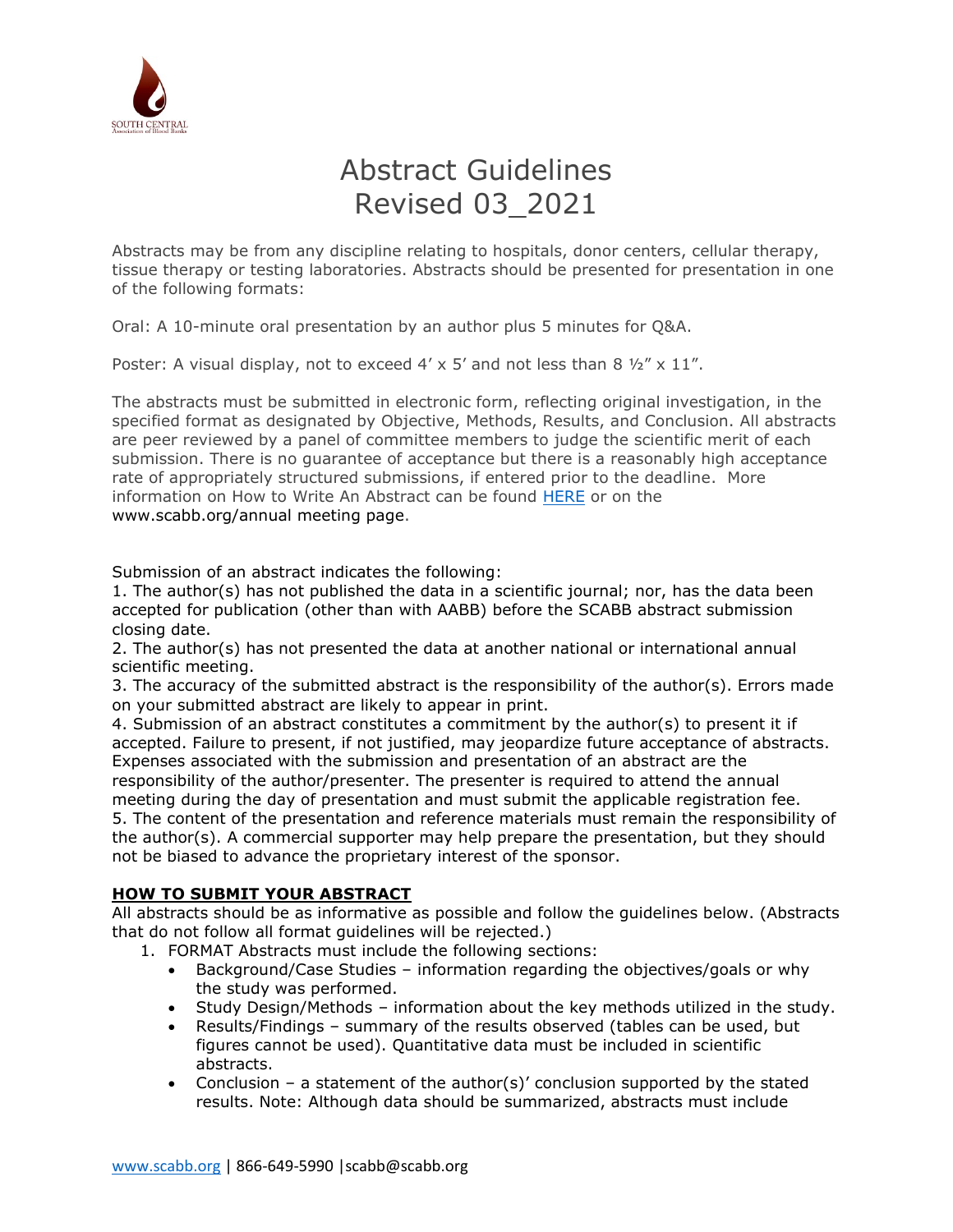

specific reference to numbers studied and statistical significance of findings. It is insufficient to state: "The results will be discussed." or "The data will be presented." Tables (not graphs) may be helpful in presenting data

### 2. PRESENTATION OPTION

Author(s) must decide which presentation option for which they would like to be considered:

- Oral or Poster Presentation
- Poster Presentation Only
- 3. IMPORTANT REQUIREMENTS
	- If the presentation involves commercial products it must be objective and rely on scientific methods.
	- Presentations must be free of commercial bias for or against any product.
	- Generic names should be used whenever possible. The intent is to avoid abstracts submitted for promotional purposes.
	- Any human subjects/animal research presented must have been approved by the appropriate agencies and have been in accordance with applicable ethical standards.

# **ADDITIONAL SUBMISSION INSTRUCTIONS**

Every effort will be made to publish the abstract exactly as submitted. Although abstracts will be typeset for electronic distribution, they will not be edited or corrected by the South Central Staff except as needed to conform to publication style. Please ensure that your submission adheres to the following guidelines:

- The combined length of the abstract body, title, and table may not exceed 2,900 characters, including spaces. (Character includes all letters, numbers and punctuation.) Abstracts that exceed this character limit will be rejected by the online submission site and must be modified before the abstract is officially accepted.
- Titles should be indicative of the content of the abstract. The title should be brief and must be entered in title case (first letter of every word capitalized).
- Author(s) names should have no titles or degrees listed. Author(s) institutions should be listed as precisely as possible (include city, state or country).
- Author(s) should include statistics when it would permit a clearer interpretation of the data.
- Author(s) can include one table. Graphs and images are not allowed.
- All units of measure must be expressed in the metric system; temperatures in Celsius.
- Generic names of drugs must be given, typed in lower case. If the proprietary name is also, given, the first letter must be capitalized.
- Unless an abbreviation is widely known and accepted (Fya, CPD, HIV), the term or phrase must be written in full the first time it appears in the abstract, followed immediately by the abbreviation in parentheses, i.e. hydroxyethyl starch (HES) or filtration leukapheresis (FL). Do not use abbreviations in the title.
- Avoid starting sentences with Arabic numbers.
- Except in rare cases, no more than ten (10) authors may be submitted and listed with each abstract. As per the rule in medical research publication, each of the authors must have contributed in at least one of three ways: 1) substantial participation in the research being reported, 2) writing of the submission, or 3) review/editing of the abstracts.
- Author(s) are strongly encouraged to save an electronic or printed copy of their abstract for their records before submitting.